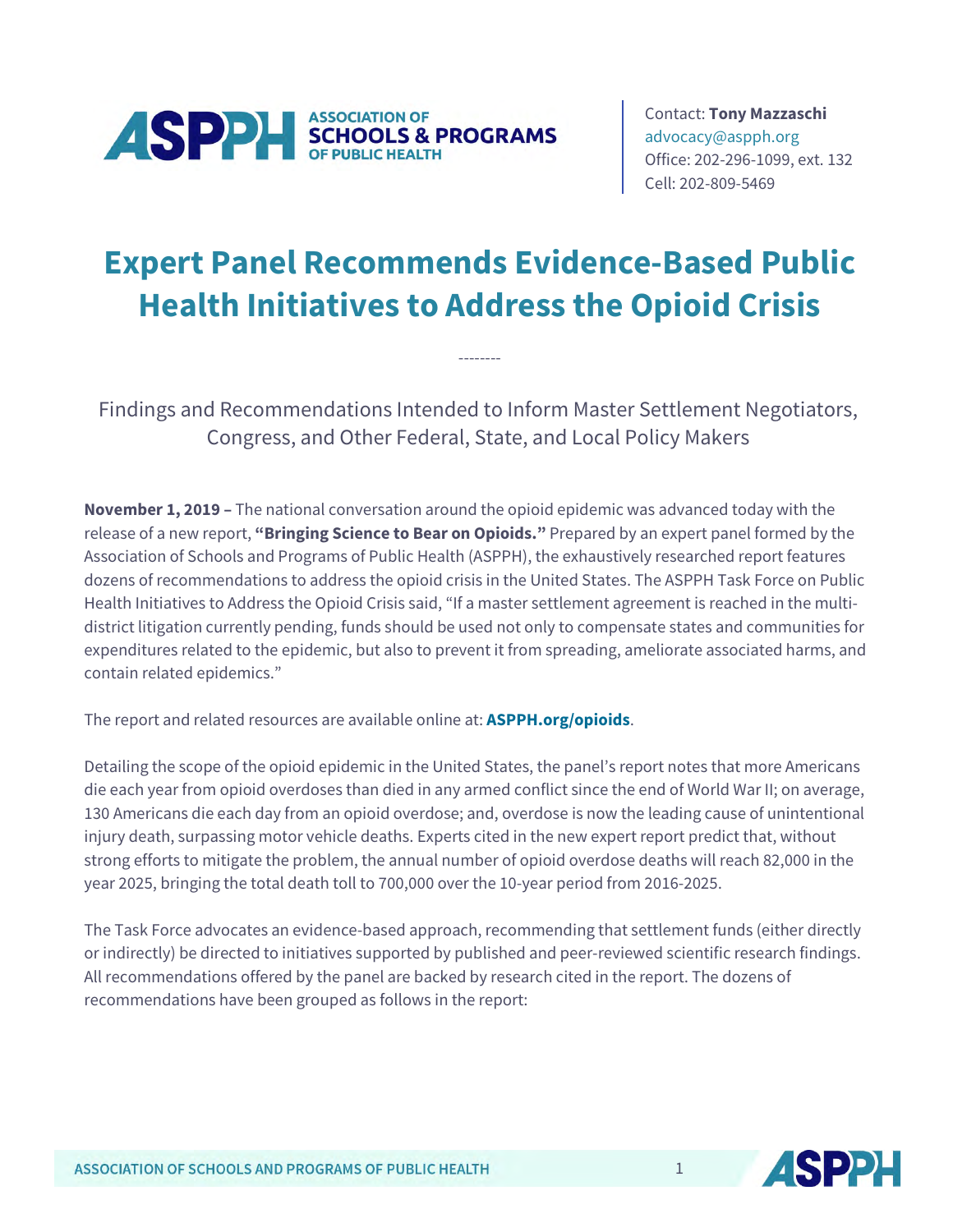- Recommendations to strengthen the collection of evidence and epidemiological data on all dimensions of the opioid epidemic;
- Initiatives to combat stigma, which the panel found continues to present significant barriers to effective prevention, treatment, and harm reduction efforts;
- Legislative and regulatory changes to ensure access to medications for opioid use disorder;
- Harm reduction initiatives to reduce the impact of opioid use disorder on users, their families, and their communities;
- Efforts to advance primary prevention;
- Research areas that need additional support in order to provide additional evidence for addressing the crisis; and,
- A major new initiative to advance program evaluation and implementation science to help ensure that resources are expended wisely and that patients receive the most effective treatments given their history and situation.

In releasing the report, Sandro Galea, MD, DrPH, MPH, chair of the ASPPH Board of Directors, and dean, Boston University School of Public Health, said, "We believe the Task Force's recommendations, if implemented and adequately resourced, will help advance the treatment of people currently suffering from opioid use disorder, greatly reduce the number of citizens misusing opioids in the future, and begin to heal communities devastated by the opioid crisis."

The chair of the Task Force, Robert P. Pack, PhD, MPH, associate dean for academic affairs, East Tennessee State University College of Public Health, said, "The opioid crisis is a local, national, and global public health issue that touches all levels of society. The Task Force's recommendations stress the critical need to reach across sectors and engage all possible resources to address the opioid epidemic and reduce associated harms."

The Task Force's recommendations were made within the context of the following foundational principles, upon which Task Force members agreed during the initial phase of their deliberations:

- The opioid crisis is a public health issue that must be addressed in many diverse sectors including healthcare, the criminal legal system, workforce, and economic and community development;
- Opioid use disorder (OUD -- i.e. opioid addiction) is a chronic, relapsing brain disorder characterized by continued substance use despite negative consequences;
- The opioid crisis was exacerbated, if not caused by a multi-faceted pharmaceutical industry marketing campaign that minimized opioid risks, encouraged aggressive use, and led to a dramatic increase in opioid prescribing;
- Social determinants of health, such as racial/ethnic and economic disparities in access to care, and corporate determinants of health, such as deceptive marketing of pharmaceutical products, must be addressed to solve the problem;
- It is crucial that related policies and programs be aligned with guiding principles of public health, such as the primacy of health and well-being for individuals and communities; dignity for all affected; equality of access; and respect for diverse values, cultures, and beliefs;

 $\mathfrak{D}$